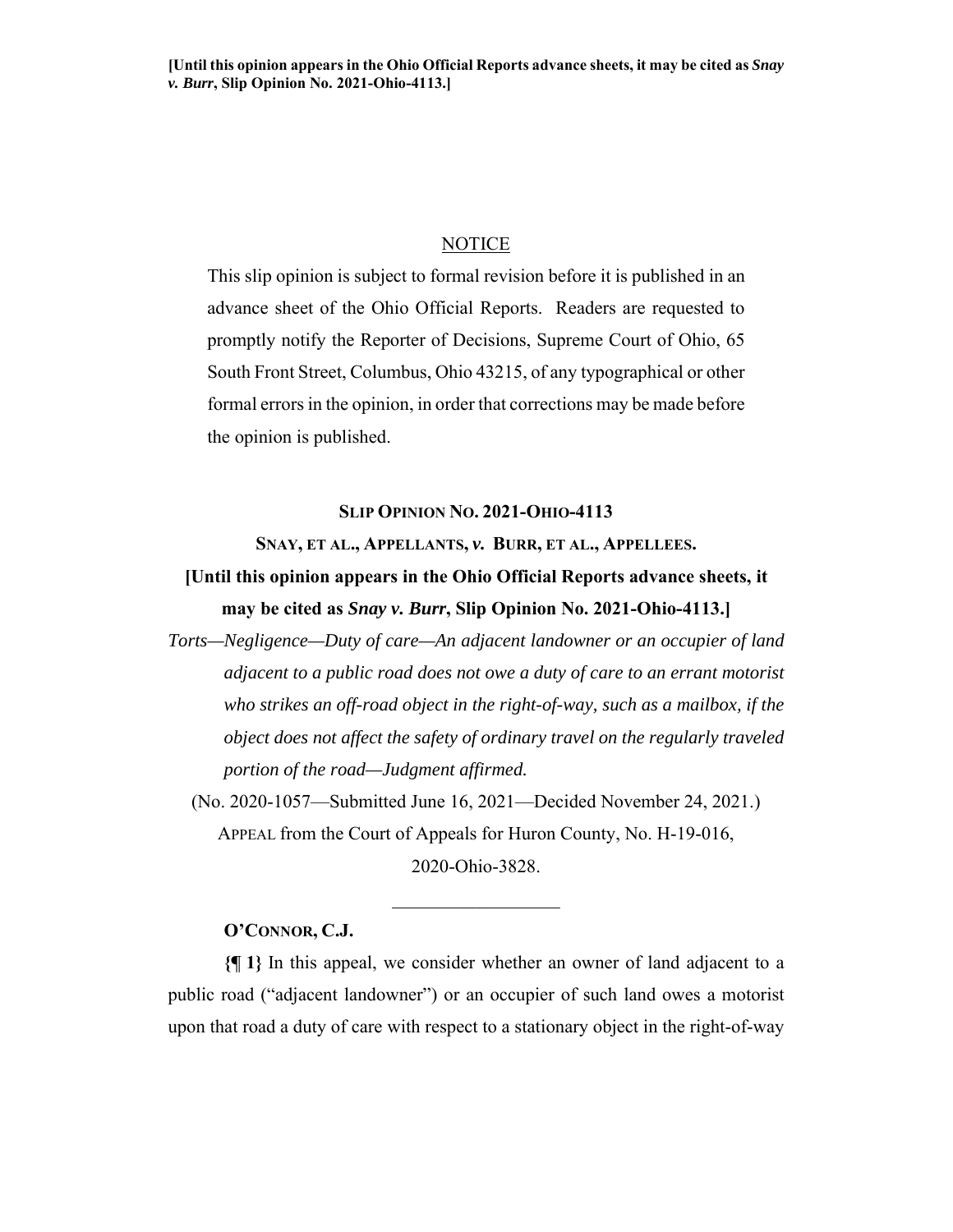#### SUPREME COURT OF OHIO

and if so, to what extent. This appeal specifically asks us to consider the liability, if any, of an adjacent landowner for catastrophic injuries sustained by a motorist as a result of the motorist's collision with the landowner's reinforced mailbox after hitting a patch of ice and leaving the ordinarily traveled portion of the road.

**{¶ 2}** Appellants, Cletus Snay ("Snay") and Kelly Snay, acknowledge that under existing Ohio law an adjacent landowner generally owes no duty of care to a motorist who leaves the regularly traveled portion of the road and strikes an object in the right-of-way. But they ask this court to recognize an exception to that general rule and to hold that an adjacent landowner *does* owe a duty of care to a motorist who unintentionally strays from the regularly traveled portion of the road if the landowner has consciously created a hazard in the right-of-way with knowledge of the danger it would present to such a motorist. For the following reasons, we decline to do so.

#### **I. Facts and procedural background**

**{¶ 3}** The facts of this case are undisputedly tragic. On the afternoon of December 19, 2016, Snay was driving on Young Road*—*a two-lane country road en route from his home in Norwalk to his workplace in Bellevue, a route he had driven without incident for five years. Although it was sunny and clear, Young Road was wet and icy, with patches of "black ice." Snay does not remember anything about that day other than driving toward his workplace.

**{¶ 4}** At approximately 2:44 p.m., Ohio Highway Patrol Trooper Robert Jones responded to a dispatch for a one-vehicle roll-over crash with a trapped occupant. When he arrived on the scene, Trooper Jones found Snay's rolled-over pickup truck off the north side of Young Road and emergency personnel treating Snay for visible head injuries. Upon investigation, Trooper Jones concluded that Snay's truck went off the right side of the road, began to fishtail, struck two mailboxes, and overturned. He determined that the truck began to roll after it struck the first mailbox—belonging to appellees, Matthew Burr ("Burr") and Diane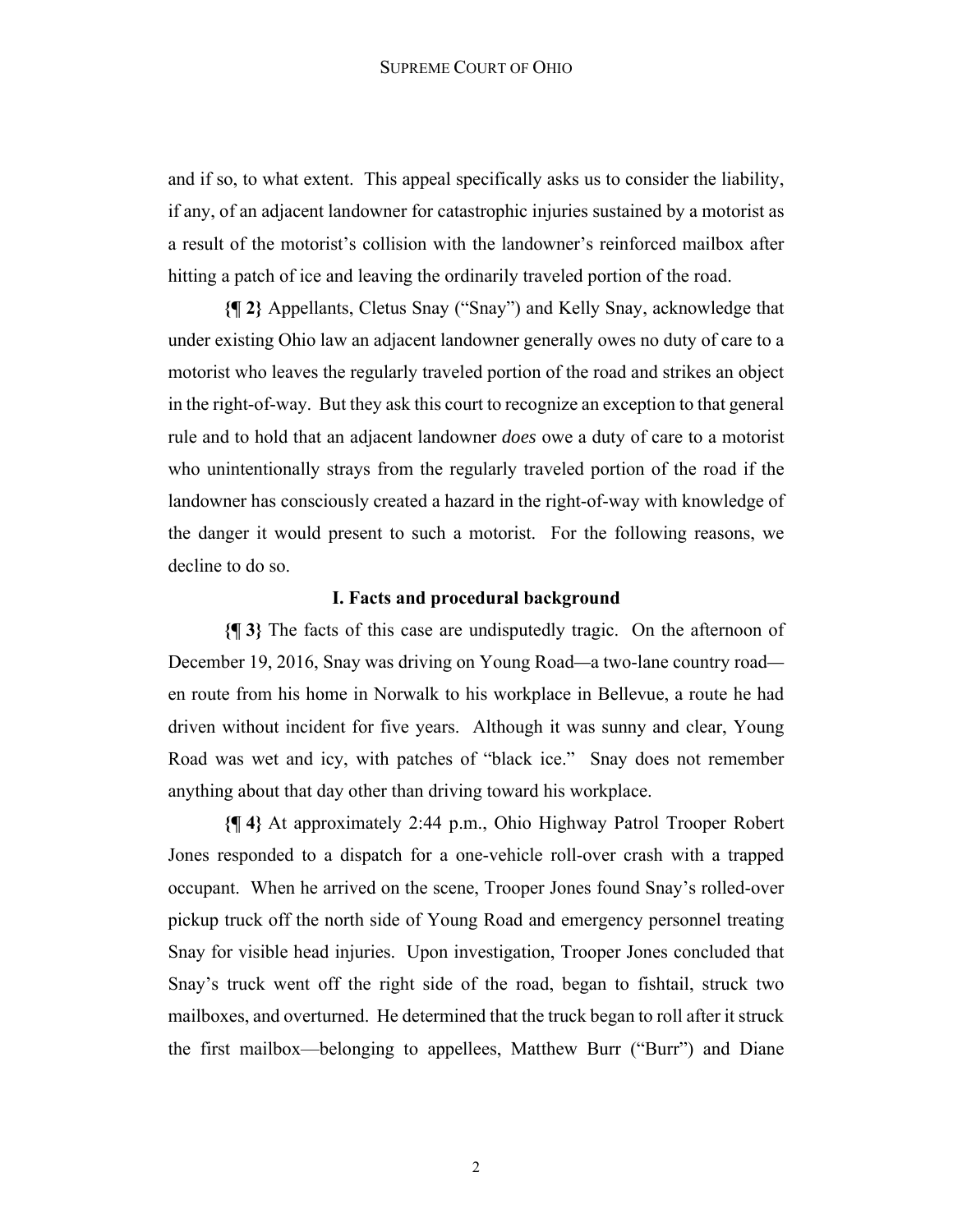Burr—but before it hit the second mailbox. There are no known witnesses to the accident.

**{¶ 5}** As a result of the accident, Snay suffered damage to his C5–C7 discs, rendering him quadriplegic.

**{¶ 6}** The Burrs' mailbox was located one foot, nine inches from the edge of the road, within the right-of-way.<sup>1</sup> Burr installed the mailbox in 1996 after the Burrs' previous mailbox had been broken, following repeated instances of suspected vandalism.

**{¶ 7}** Before installing the mailbox, Burr obtained from his local post office a one-page document of guidelines for mailbox installation published by the United States Postal Service. He acknowledged that those guidelines were likely intended to promote traffic safety. He recalled that the guidelines recommended, but did not require, that a metal mailbox support be two-inch-diameter standard-steel or aluminum pipe and that the support be buried no more than 24 inches deep. For his mailbox support, however, Burr used an eight-inch-diameter metal pipe, which he buried 36 inches deep. Burr testified that he packed the support hole for the mailbox with old, powdered concrete mix, dirt, and stones, with the understanding that if it rained and the concrete mix was still good, it "might set up" and hold the support in place "a little stiffer." Although Burr testified that he wanted the new mailbox post to deter vandals, he was "fairly confident" that the mailbox post would "lay over" if someone hit it. Following the accident, the Burrs' mailbox post remained in the ground, while the second mailbox that Snay's truck hit was destroyed.

**{¶ 8}** The Snays' accident reconstructionist, James Crawford, agreed with Trooper Jones's assessment that Snay's truck began to roll over after striking the

<sup>1. &</sup>quot;Right-of-way" is a "general term denoting land, property, or the interest therein, usually in the configuration of a strip, acquired for or devoted to transportation purposes. When used in this context, right-of-way includes the roadway, shoulders or berm, ditch, and slopes extending to the right-of-way limits under the control of the state or local authority." R.C. 4511.01(UU)(2).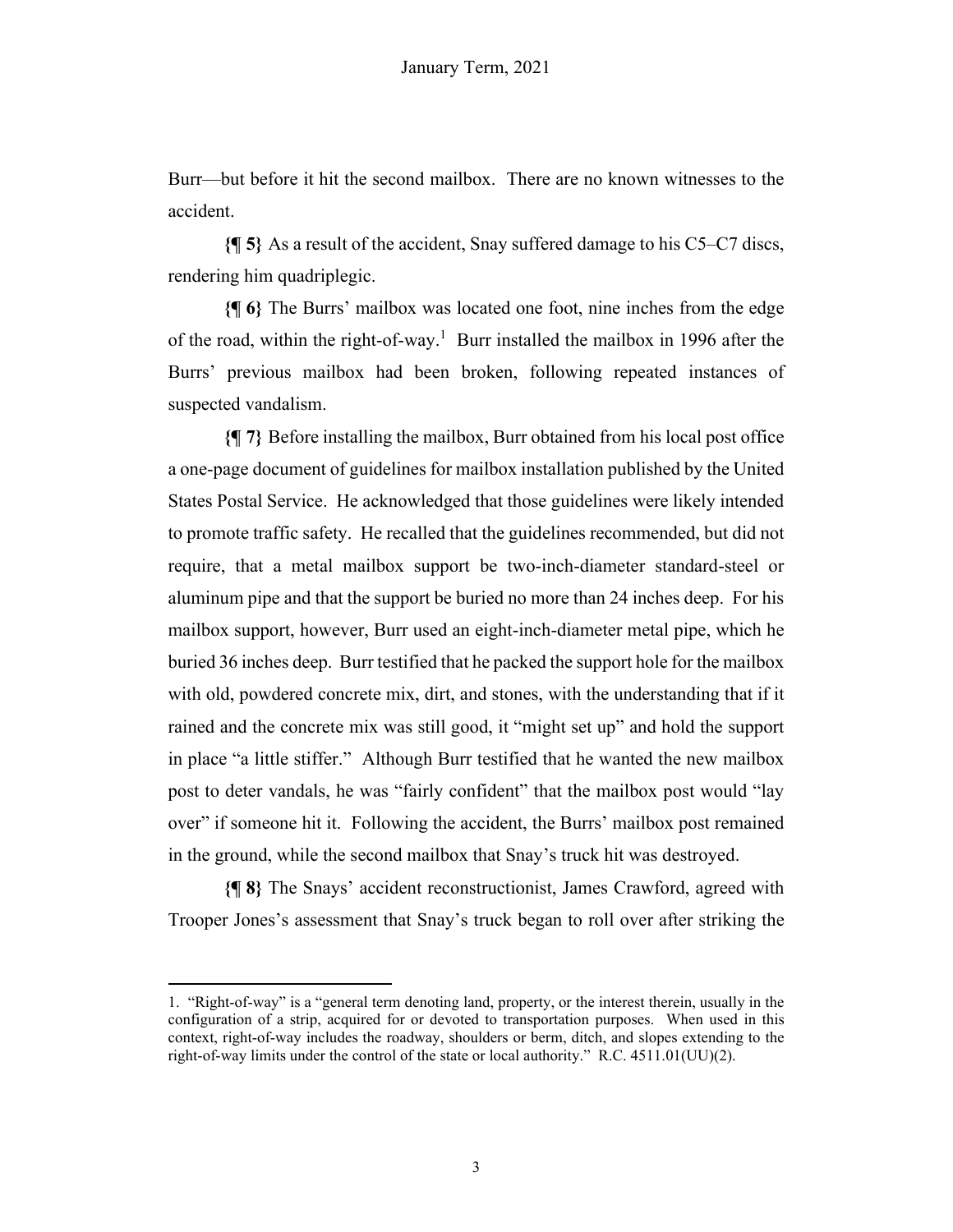Burrs' mailbox. But unlike Trooper Jones, who did not believe the Burrs' mailbox had any causative effect on the truck's rolling over, Crawford opined that "[t]he mechanism [that] caus[ed] the pickup to overturn in this case was the unyielding heavy metal pipe mailbox support." Crawford's report cited mailbox-support guidelines published by the United States Postal Service and by the American Association of State Highway and Transportation Officials with which the Burrs' mailbox support did not comply. He characterized the Burrs' mailbox support as "a dangerous hazard to motorists" and "a proximate cause for the roll-over" that resulted in Snay's injuries.

**{¶ 9}** The Snays sued the Burrs for compensatory damages for Snay's injuries and for appellant Kelly Snay's loss of consortium, as well as for punitive damages. They alleged that the Burrs were "negligent, reckless and careless in erecting their mailbox because it was supported by a thick, non-breakaway metal pipe." In support of their claim for punitive damages, they additionally alleged that the Burrs acted wantonly, recklessly, and with gross negligence.

**{¶ 10}** The Burrs moved for summary judgment, arguing that they owed no duty of care to Snay and that Snay's failure to control his vehicle on the regularly traveled portion of the road was the sole proximate cause of his injuries. The trial court granted the Burrs' motion, holding that Ohio law does not impose upon an adjacent landowner a duty of care to motorists who lose control of their vehicles, leave the ordinarily traveled portion of the road, and strike an off-road object in the right-of-way.

**{¶ 11}** In a two-to-one decision, the Sixth District Court of Appeals affirmed the trial court's entry of summary judgment. The majority agreed with the trial court that the Burrs owed no duty of care to Snay, but it also held that the record did not support a finding that the Burrs' conduct was a proximate cause of Snay's injuries. Judge Mayle dissented, concluding that under the facts of this case the Burrs owed Snay a duty to install their mailbox in a reasonably safe manner and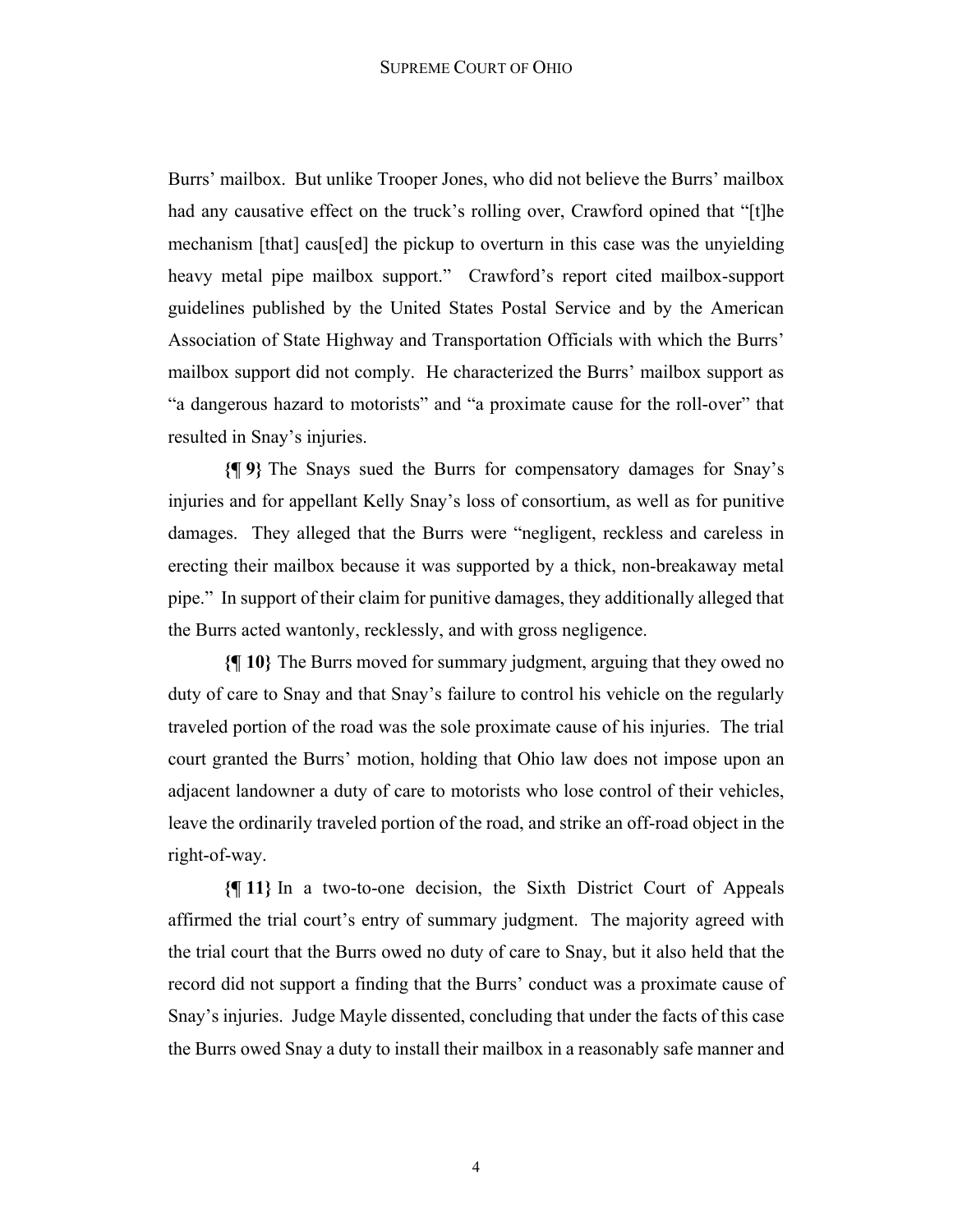that reasonable minds could differ as to whether the Burrs' construction of their mailbox was a proximate cause of Snay's injuries.

**{¶ 12}** This court accepted the Snays' discretionary appeal, which presents three propositions of law. *See* 160 Ohio St.3d 1438, 2020-Ohio-4938, 155 N.E.3d 940. In their first proposition of law, the Snays argue that an adjacent landowner owes a duty of care to an errant motorist who strikes an off-road hazard in the rightof-way if the landowner has consciously created the hazard with knowledge of the danger it may present to a motorist who veers off the road. In their second proposition of law, they ask this court to hold that the open-and-obvious doctrine does not apply when an adjacent landowner consciously places a hazard in a rightof-way in close proximity to the traveled portion of the highway. And in their third proposition of law, the Snays ask this court to hold that their accident reconstructionist's opinion that Snay's truck would not have overturned but for its collision with the Burrs' mailbox was admissible and sufficient to demonstrate a genuine issue of material fact regarding proximate cause. Because the Snays' first proposition of law is dispositive of this appeal, we need not reach the second and third propositions of law.

### **II. Analysis**

## *A. The foundational element of duty*

**{¶ 13}** Other than their claim for punitive damages, the Snays' claims sound in negligence. Liability for negligence arises from an injury caused by a defendant's failure to discharge a duty owed to the injured plaintiff. *Di Gildo v. Caponi*, 18 Ohio St.2d 125, 127, 247 N.E.2d 732 (1969). To prove actionable negligence, a plaintiff must establish (1) the existence of a legal duty owed to the injured party, (2) the defendant's breach of that duty, and (3) that an injury proximately resulted from the defendant's breach of duty. *Mussivand v. David*, 45 Ohio St.3d 314, 318, 544 N.E.2d 265 (1989), citing *Di Gildo*.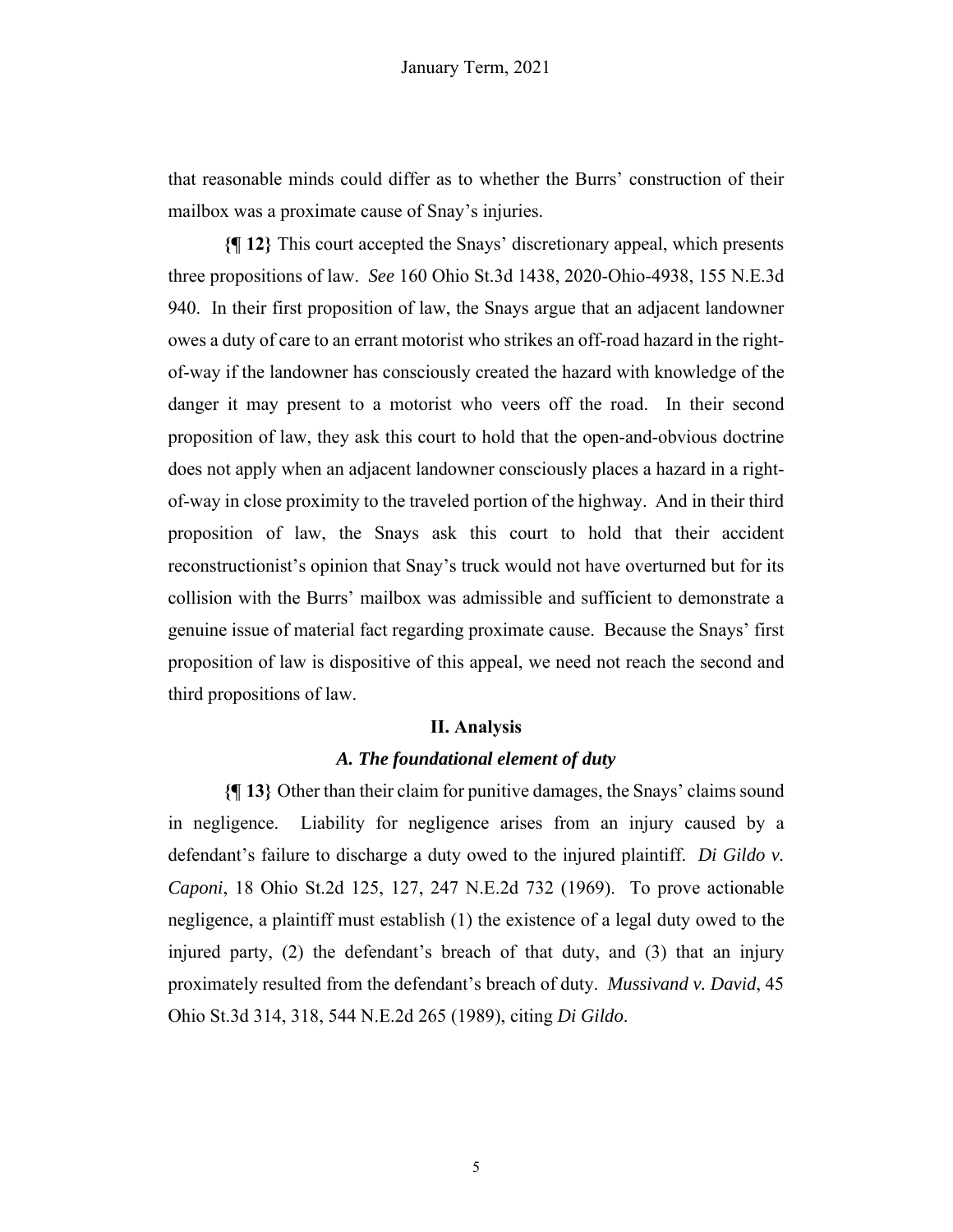#### SUPREME COURT OF OHIO

**{¶ 14}** The Snays' first proposition of law concerns the foundational element of duty. "A person's failure to exercise ordinary care in doing or failing to do something will not amount to actionable negligence unless such person owed to someone injured by such failure a duty to exercise ordinary care." *United States Fire Ins. Co. v. Paramount Fur Serv., Inc.*, 168 Ohio St. 431, 156 N.E.2d 121 (1959), paragraph three of the syllabus. *See also Gedeon v. East Ohio Gas Co.*, 128 Ohio St. 335, 338, 190 N.E. 924 (1934) ("before failure to use [ordinary care] can be made the basis for recovery it must appear that the plaintiff falls within the class of persons to whom a duty of care was owing"). In other words, if there is no duty then there can be no liability for negligence. *Jeffers v. Olexo*, 43 Ohio St.3d 140, 142, 539 N.E.2d 614 (1989). Unlike the question whether a defendant has properly discharged an applicable duty of care, which is generally a question of fact for the jury, *see Gedeon* at 338, the question whether a duty exists to begin with is a question of law for the court, *Mussivand* at 318.

**{¶ 15}** In the context of Ohio tort law, "[d]uty \* \* \* refers to the relationship between the plaintiff and the defendant from which arises an obligation on the part of the defendant to exercise due care toward the plaintiff." *Commerce & Industry Ins. Co. v. Toledo*, 45 Ohio St.3d 96, 98, 543 N.E.2d 1188 (1989), citing *Baltimore & Ohio Southwestern Ry. Co. v. Cox*, 66 Ohio St. 276, 64 N.E. 119 (1902). "[A] defendant's duty to a plaintiff depends upon the relationship between the parties and the foreseeability of injury to someone in the plaintiff's position." *Simmers v. Bentley Constr. Co.*, 64 Ohio St.3d 642, 645, 597 N.E.2d 504 (1992). "As a society, we expect people to use reasonable precautions against the risks that a reasonably prudent person would anticipate." *Cromer v. Children's Hosp. Med. Ctr. of Akron*, 142 Ohio St.3d 257, 2015-Ohio-229, 29 N.E.3d 921, ¶ 24, citing *Commerce & Industry Ins. Co.* at 98. An injury is foreseeable if a reasonably prudent person under the same or similar circumstances as the defendant should have known that the conduct in question was likely to result in injury to the plaintiff or to someone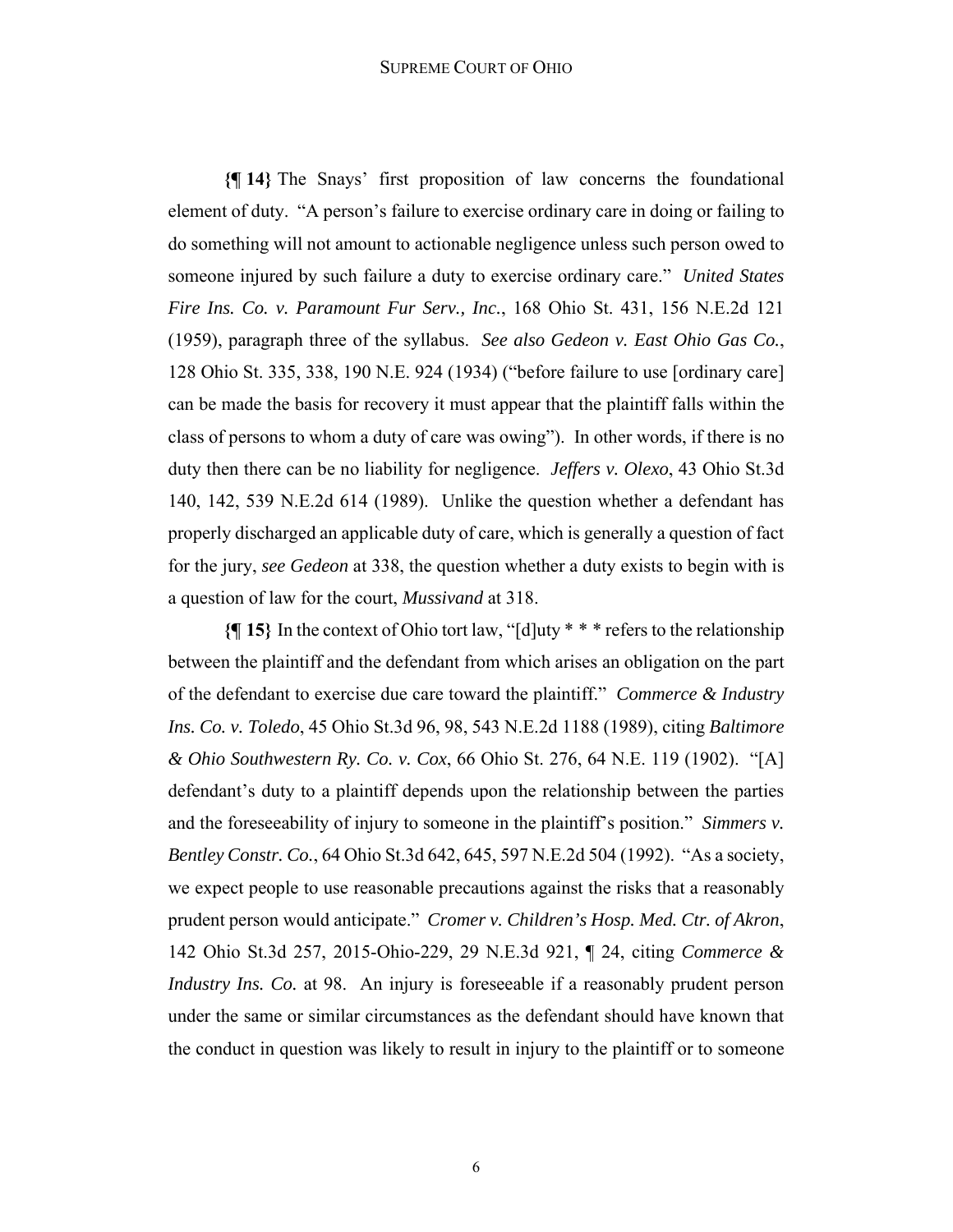in a like situation. *Commerce & Industry Ins. Co.* at 98. Foreseeability alone, however, is not always sufficient to establish a duty of care. *Estates of Morgan v. Fairfield Family Counseling Ctr.*, 77 Ohio St.3d 284, 293, 673 N.E.2d 1311 (1997), *superseded by statute on other grounds as stated in Dillon v. OhioHealth Corp.*, 2015-Ohio-1389, 31 N.E.3d 1232 (10th Dist.).

**{¶ 16}** The only relationship between Snay and the Burrs stems from Snay's status as a motorist on the public road adjacent to the Burrs' property and on the public right-of-way that extended over a portion of that property. To assess whether the Burrs owed a duty of care to Snay, we therefore look to precedent that addresses the duties owed to motorists on public roads by adjacent landowners or occupiers of adjacent land, whether they be political subdivisions, utility companies, or private persons.

# *B. Whether an adjacent landowner or an occupier of land adjacent to a public road owes a duty to motorists with respect to an off-road object in a right-of-way depends on whether the object affects ordinary travel on the regularly traveled portion of the road*

**{¶ 17}** In *Manufacturer's Natl. Bank of Detroit v. Erie Cty. Rd. Comm.*, 63 Ohio St.3d 318, 587 N.E.2d 819 (1992), this court addressed two questions of law certified by the United States Court of Appeals for the Sixth Circuit. In *Manufacturer's*, a fatal automobile accident occurred at a rural intersection where corn growing in the right-of-way obstructed motorists' vision of cross-traffic at the two-way stop. The plaintiffs sued the township where the intersection was located and the occupier of the adjacent land on which the corn was growing. In an appeal from the district court's entry of summary judgment in favor of the defendants, the federal court of appeals certified to this court two questions of Ohio law concerning the duties owed to motorists on public roads by the township and by the occupier of the adjacent land.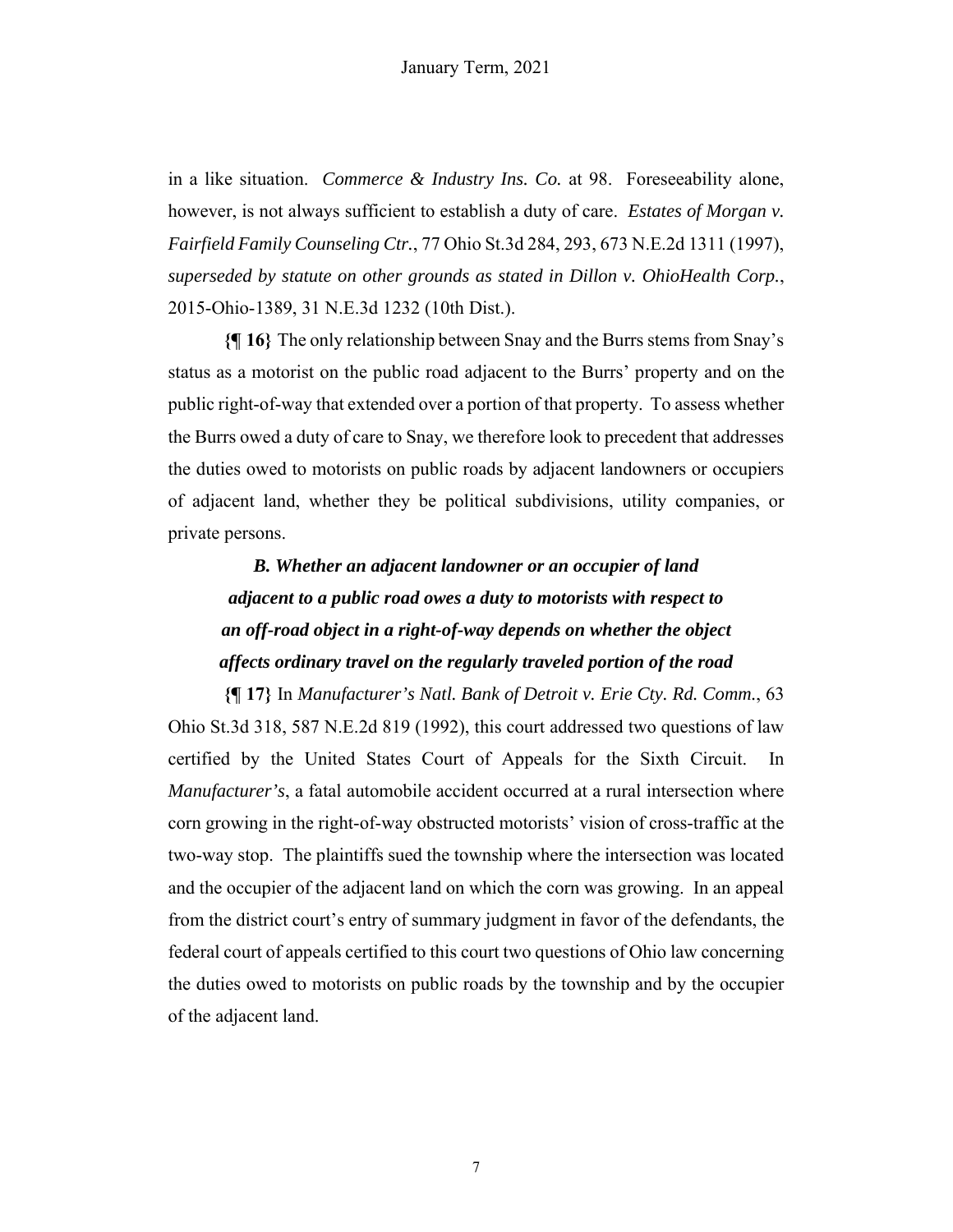#### SUPREME COURT OF OHIO

**{¶ 18}** We first addressed the township's duty, which arose from the statutory requirement in R.C.  $2744.02(B)(3)$  that a township keep its highways open, in repair, and free from nuisance.<sup>2</sup> The plaintiffs argued that the extension of the cornfield into the right-of-way constituted a nuisance because it rendered the intersection unsafe by obstructing motorists' sightlines. Addressing the scope of the township's duty, we stated that "the focus should be on whether a condition exists within the political subdivision's control that creates a danger for ordinary traffic on the regularly travelled portion of the road." *Manufacturer's* at 322. In other words, the focus was on the condition's effect on ordinary traffic; the township's duty required it to keep the right-of-way "free from \* \* \* conditions that directly jeopardize[d] the safety of traffic on the highway." *Id.* We thus held that "a permanent obstruction to visibility in the right-of-way, which renders the regularly travelled portions of the highway unsafe for the usual and ordinary course of travel, can be a nuisance for which a political subdivision may be liable." *Id.* at 323.

**{¶ 19}** We then turned to the second certified question, which concerned the duty of the occupier of the adjacent property who was growing corn in the rightof-way. We began by noting that the right-of-way, having been appropriated for highway purposes, was under the control of the state or local government and therefore the occupier of the land was not free to use it as he pleased. *Id.* We stated that growing crops in a right-of-way serves no highway purpose and that if the crops create a hazard to safe travel on the highway by obstructing motorists' vision, then the usage is also inconsistent with the right-of-way's purpose. *Id.* at 324. We held that "where the abutting landowner or occupier uses the highway right-of-way in a

<sup>2.</sup> The General Assembly subsequently amended R.C. 2744.02(B)(3) to limit political-subdivision liability for injuries and deaths to those caused by "an obstacle that blocks or clogs the roadway and not merely a thing or condition that hinders or impedes the use of the roadway or that may have the potential to do so." *Howard v. Miami Twp. Fire Div.*, 119 Ohio St.3d 1, 2008-Ohio-2792, 891 N.E.2d 311, ¶ 30.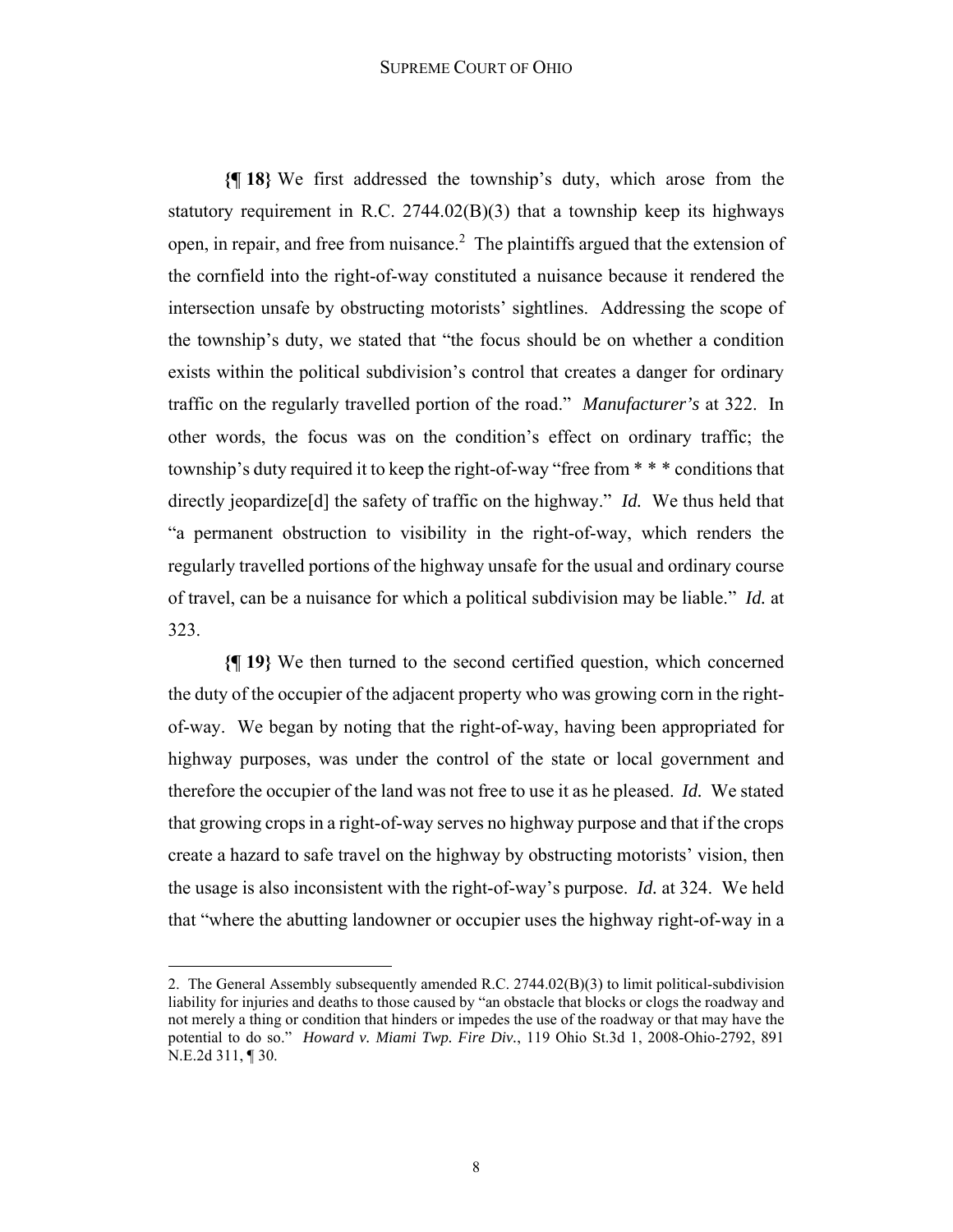manner inconsistent with a highway purpose, and where such usage constitutes an unreasonable hazard to the users of the highway, the landowner or occupier may be liable for damages proximately caused by the improper use of the right of way." *Id.*

**{¶ 20}** The Snays suggest that recognition of a duty under the facts of this case would not conflict with this court's holding in *Manufacturer's*, because, they contend, under the holding in *Manufacturer's*, an adjacent landowner or an occupier of land adjacent to a public road owes a broader duty to motorists than does the political subdivision to which the road and right-of-way are dedicated. They argue that while this court limited the township's duty to keeping the rightof-way free from any obstruction that "renders the regularly travelled portions of the highway unsafe for the usual and ordinary course of travel," *id.,* 63 Ohio St.3d 318, 587 N.E.2d 819, at paragraph one of the syllabus, we did not use similar limiting language with respect to the duty owed to motorists by the adjacent landowner or occupier of the adjacent land. Instead, the Snays posit, this court held that a landowner's or occupier's duty to a motorist arises from the landowner's or occupier's use of the right-of-way "in a manner that is inconsistent with a highway purpose, and where such usage constitutes an unreasonable hazard to the users of the highway," *id.* at paragraph two of the syllabus. They maintain that "an unreasonable hazard to the users of the highway" encompasses an off-road hazard that a motorist might encounter upon veering off the road, even if the hazard does not endanger ordinary travel on the regularly traveled portion of the road. We disagree with the Snays' reading of *Manufacturer's*.

**{¶ 21}** As the Snays concede, *Manufacturer's* is factually different from this case because the accident in *Manufacturer's* occurred on the regularly traveled portion of the road and in the ordinary course of travel through the intersection. Further, there was no dispute in *Manufacturer's* that the corn growing in the rightof-way rendered ordinary travel on the road unsafe by obscuring motorists'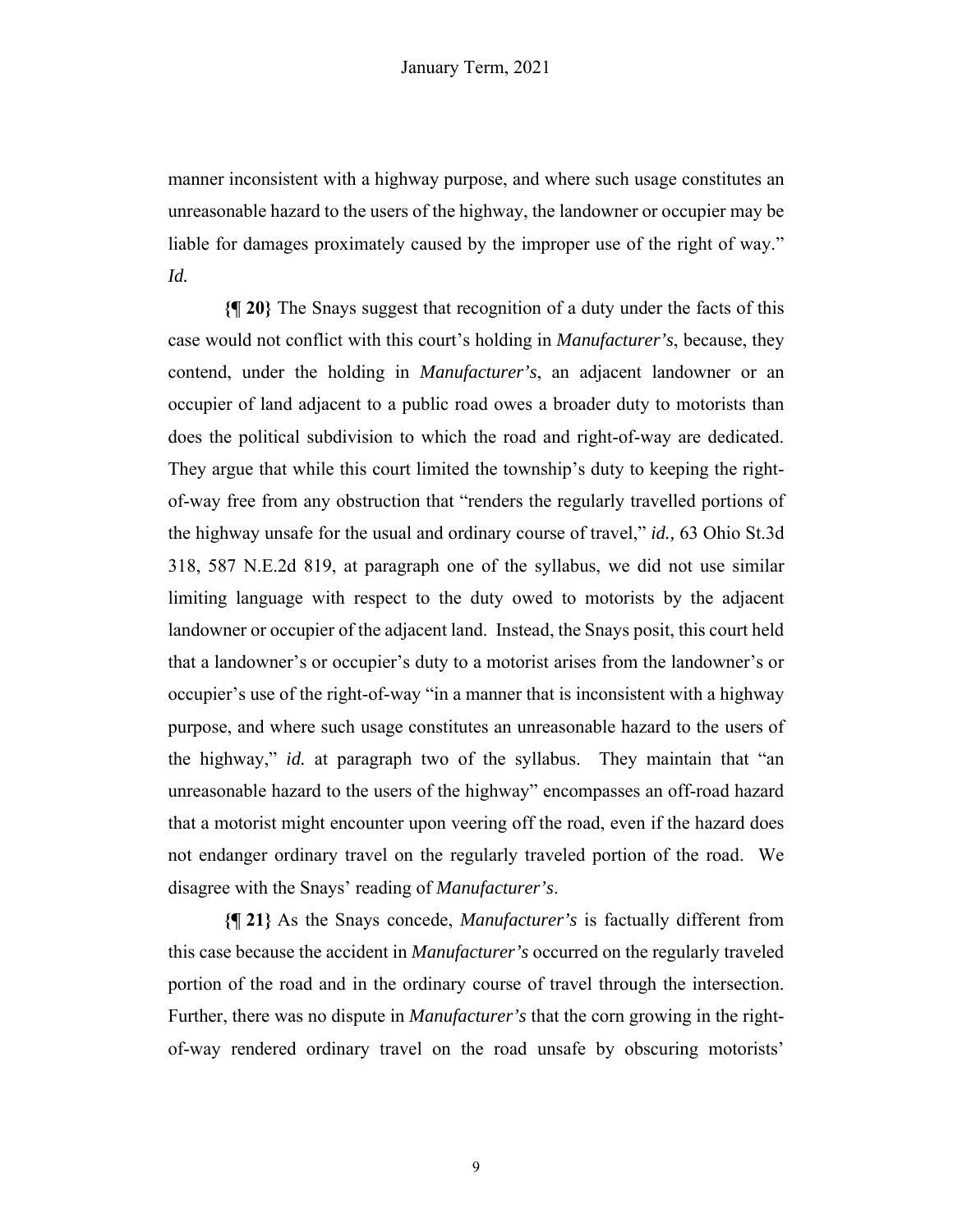visibility of cross-traffic, which ultimately resulted in the fatal crash. Because of those undisputed facts, there was no reason for the court to consider whether the occupier's duty would also extend to an off-road condition that did not render ordinary travel on the road unsafe but which might present a hazard to a motorist who leaves the regularly traveled portion of the road. Review of the opinion in *Manufacturer's* makes clear, however, that this court focused on an obstruction's effect on the safety of ordinary on-road travel with respect to both the township's duty to motorists and the duty owed by an occupier of adjacent land. *See id.* at 324 ("if the crops obstruct a driver's vision in a way that creates a hazard to safe travel on the highway, the usage is inconsistent with the right-of-way's purpose"). We therefore reject the Snays' argument that this court's holding in *Manufacturer's*  recognizes a duty to motorists owed by an adjacent landowner or an occupier of land adjacent to a public road with respect to obstructions in the right-of-way that do not affect the safety of ordinary travel on the road.

**{¶ 22}** Since this court's decision in *Manufacturer's*, we have consistently considered the effect that an object or obstruction in a right-of-way has on the ordinary use of the roadway when determining the existence of duties owed to motorists. *See, e.g.*, *Turner v. Ohio Bell Tel. Co.*, 118 Ohio St.3d 215, 2008-Ohio-2010, 887 N.E.2d 1158; *Link v. FirstEnergy Corp.*, 147 Ohio St.3d 285, 2016-Ohio-5083, 64 N.E.3d 965.

**{¶ 23}** Akin to the facts here, *Turner* involved a motorist's off-road collision with a stationary, man-made object in the right-of-way. In *Turner*, an automobile passenger died when the driver inadvertently drove off the road in darkness and fog and struck a utility pole located in a grassy portion of the rightof-way. The administrator of the passenger's estate sued the utility companies for negligently placing, maintaining, and using the utility pole in such close proximity to the road. This court held that the trial court properly granted summary judgment in favor of the utility companies on the plaintiff's negligence claim.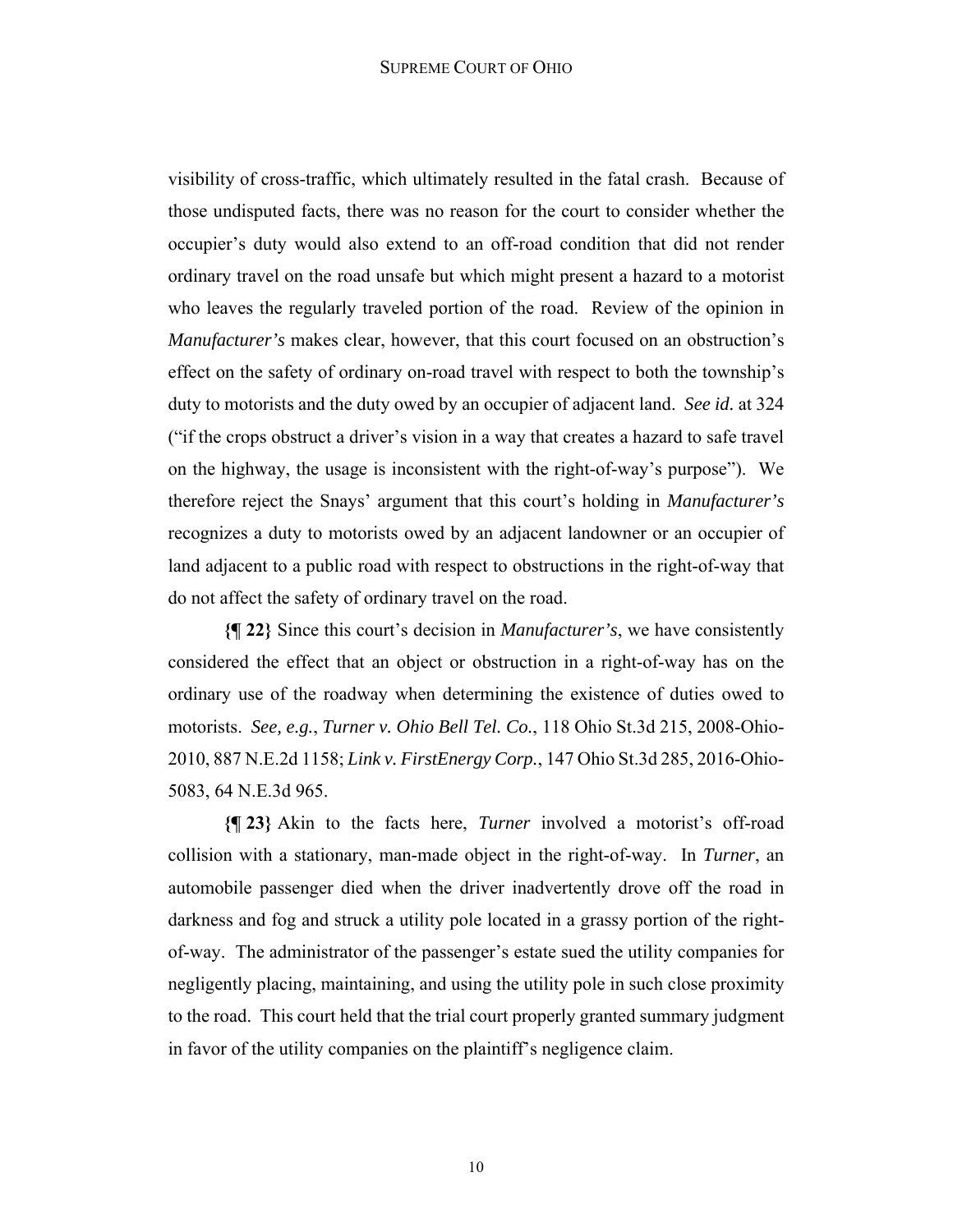**{¶ 24}** Although *Turner* involved the duty of public utilities vis-à-vis the placement of a utility pole, we noted that our holding in that case was consistent with "the approach that we have taken regarding liability of political subdivisions and private landowners for injuries caused by objects within the right-of-way of the road," *id.* at ¶ 22, citing *Strunk v. Dayton Power & Light Co.*, 6 Ohio St.3d 429, 453 N.E.2d 604 (1983), and *Manufacturer's*, 63 Ohio St.3d 318, 587 N.E.2d 819. We reiterated that the focus, with respect to the duties owed to motorists by political subdivisions and by private landowners or occupiers, is not on the location of an off-road object but on whether that object "makes the roadway unsafe for the *usual and ordinary course of travel*." (Emphasis sic.) *Id*. And we held that "when a vehicle collides with a utility pole located off the improved portion of the roadway but within the right-of-way, a public utility is not liable, as a matter of law, if the utility has obtained any necessary permission to install the pole and the pole does not interfere with the usual and ordinary course of travel." *Id.* at ¶ 21. *See also Link* at ¶ 39 ("Absent evidence of interference with the usual and ordinary course of travel on the roadway, [the utility companies] did not have a duty to remove offroad objects within the public right-of-way that might come in contact with wayward vehicles").

**{¶ 25}** Recognizing that "a motorist is not free to drive on the right-of-way as he or she pleases," *Turner*, 118 Ohio St.3d 215, 2008-Ohio-2010, 887 N.E.2d 1158, at ¶ 17, we reasoned that the off-road utility pole did not interfere with the public's use of the road, because "a motorist properly using the usual and ordinary course of travel would not come into contact with" it, *id.* at ¶ 26. In reaching this decision, we cited with approval *Ramby v. Ping*, 2d Dist. Greene No. 93-CA-52, 1994 WL 124829 (Apr. 13, 1994), in which the Second District Court of Appeals "declined to extend *Manufacturer's* to impose a duty on adjacent landowners and municipalities to keep a right-of-way free of objects that pose a danger to vehicles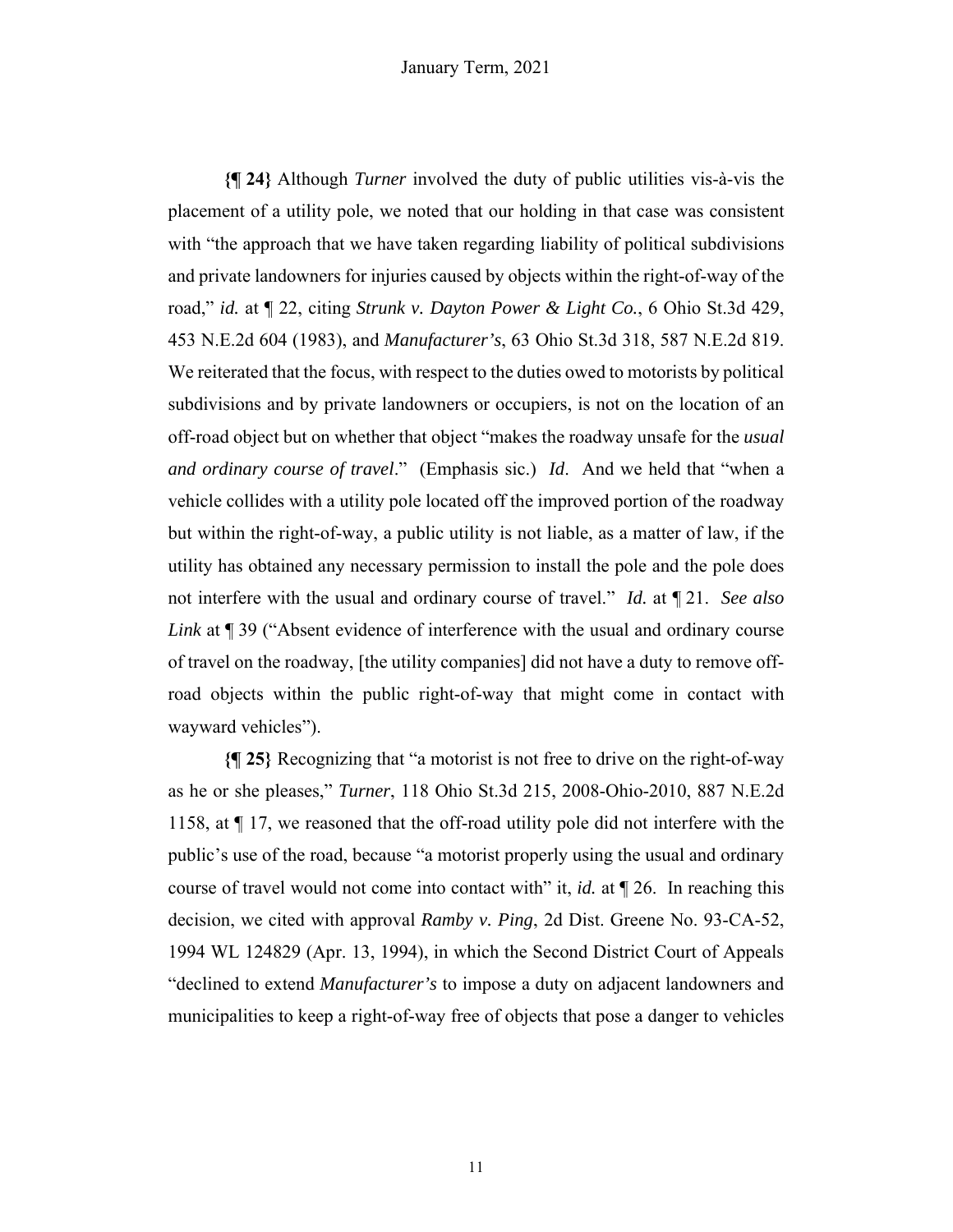that may foreseeably leave the traveled portion of the roadway." *Turner* at ¶ 23. We also quoted the Second District's rationale:

"No precedent exists for imposing a duty on public or private landowners to remove an off-road hazard that renders only off-road travel unsafe, unless the off-road travel is shown to be an aspect of the usual and ordinary course of travel on the roadway. Otherwise, every tree and solid fixed object on roadsides and road-shoulders would impose potential liability on public and private landowners for collisions occurring whenever a vehicle was driven off-road and into the object."

*Turner* at ¶ 23, quoting *Ramby* at \*3. *See also Floering v. Roller*, 6th Dist. Wood No. WD-02-076, 2003-Ohio-5679**,** ¶ 18 (landowner owed no duty to motorist who struck a tree in the right-of-way, because the tree did not obstruct the motorist's vision and could "only be a hazard when a vehicle leaves the highway").

**{¶ 26}** Here, the Burrs' mailbox did not render ordinary travel on the regularly traveled portion of Young Road unsafe. To the extent the mailbox presented a hazard to motorists, it did so only with respect to those motorists who errantly left the road.

# *C. An adjacent landowner or occupier of land adjacent to a public road does not owe a duty of care to motorists with respect to a hazard in the right-of-way that does not affect the safety of the ordinary course of travel on the road*

**{¶ 27}** Despite this court's consistent holdings that an adjacent landowner or an occupier of land adjacent to a public road owes no duty to motorists regarding an off-road hazard that does not affect the safety of ordinary on-road travel, the Snays encourage us to recognize an exception to that rule. They argue that Burr's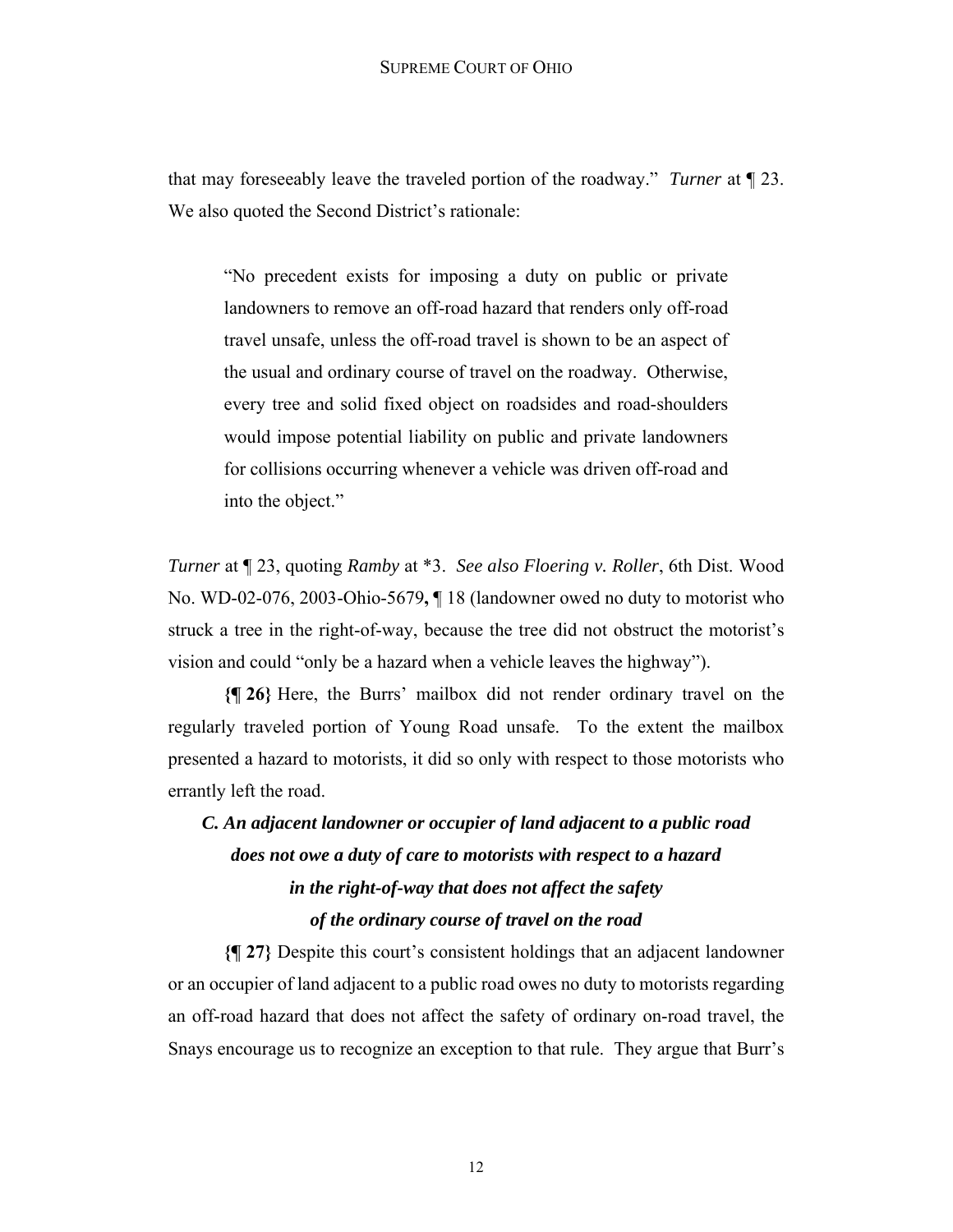"unreasonably dangerous construction" of his mailbox, with knowledge that the construction was inconsistent with the nonbinding guidelines published by the United States Postal Service, gave rise to a duty of care to motorists who might foreseeably leave the road and strike the mailbox.

**{¶ 28}** As support for their proposed exception, the Snays cite a footnote from *Ramby*. After the Second District determined in *Ramby* that the city of Beavercreek did not have a duty to remove an off-road hazard that rendered only off-road travel unsafe, 2d Dist. Greene No. 93-CA-52, 1994 WL 124829 at \*3, the appellate court stated that the plaintiff had identified no authority for subjecting the adjacent landowner to a greater duty to maintain the right-of-way free from nuisance than that imposed upon the city to which the right-of-way had been dedicated, *id.* at \*5. In a footnote, however, the court noted: "The only distinction we can envision would be if the owner of the adjacent property had actual or constructive knowledge of the nuisance, while the municipality had no such notice." *Id.* at fn. 2.

**{¶ 29}** The Snays' reliance on the *Ramby* footnote is unwarranted. First, the footnote was dicta and therefore had no bearing on the legal holding in that case. Indeed, the footnote itself also states, "Notice is not an issue in the case before us." *Id.* Second, as far as we can discern, no Ohio appellate court has applied the exception that the Second District "envisione[d]" in the footnote.<sup>3</sup> Finally, we reject the Snays' characterization of the *Ramby* footnote as articulating an exception to the settled rule regarding an adjacent landowner's duty to a motorist with respect to an object in the right-of-way.

<sup>3.</sup> The Sixth District has cited *Ramby* for the proposition that "there is no authority for imposing a greater duty on the adjacent landowner to remove an off-the-road hazard that did not affect travel upon the highway unless the landowner had actual or constructive knowledge of the danger posed to travelers on the highway." *Floering*, 6th Dist. Wood No. WD-02-076, 2003-Ohio-5679, at ¶ 19. But as in *Ramby*, knowledge was not at issue in *Floering*.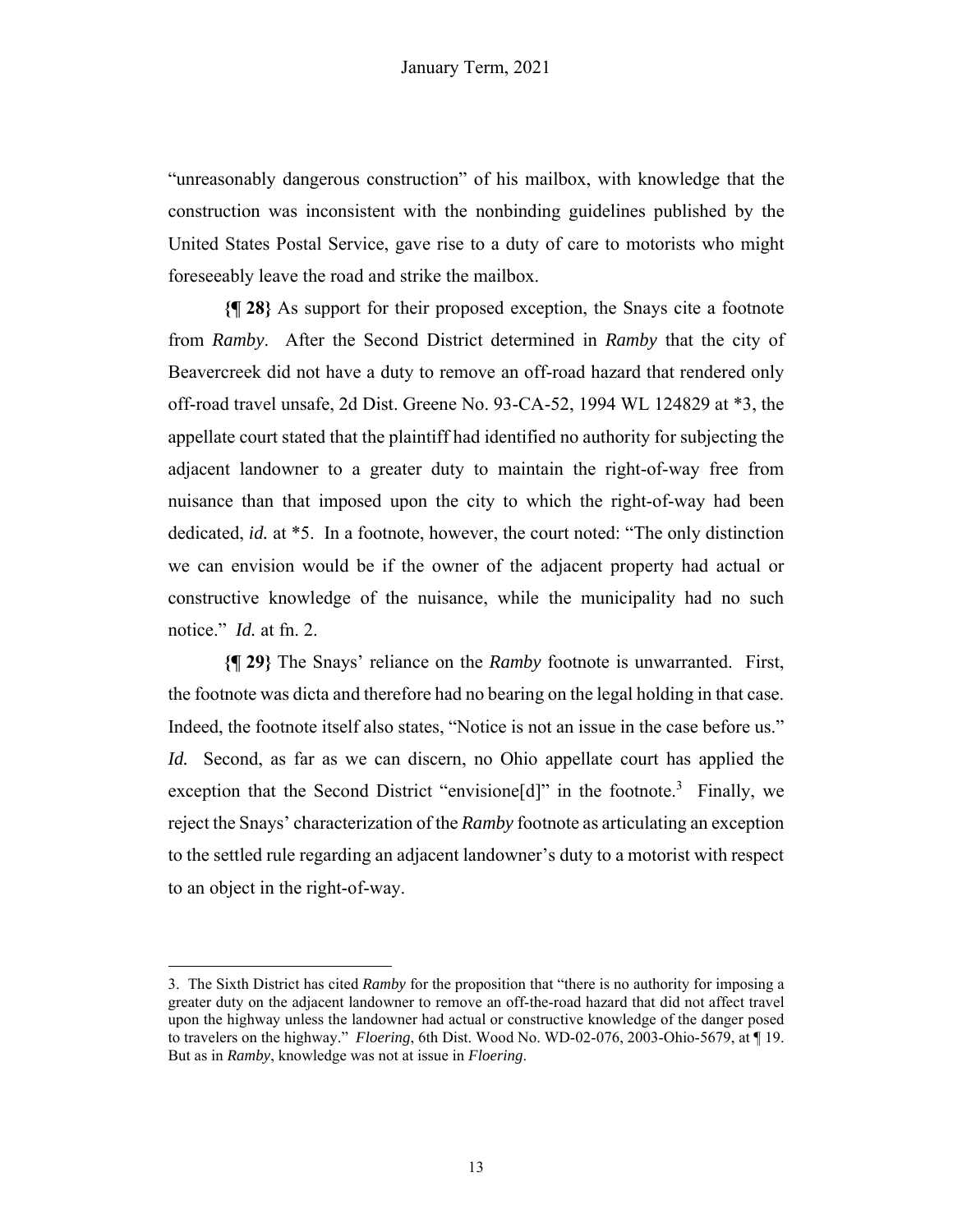#### SUPREME COURT OF OHIO

**{¶ 30}** The footnote in *Ramby* focuses on knowledge of a nuisance, which we have defined in this context as an object or condition that renders a road unsafe for the usual and ordinary course of on-road travel. *See Manufacturer's*, 63 Ohio St.3d at 322, 587 N.E.2d 819; *Strunk*, 6 Ohio St.3d at 430, 453 N.E.2d 604. The Second District recognized as much in its discussion of the city's duty in *Ramby. See id.* at \*3. Although knowledge might affect exposure to liability, it is irrelevant to whether an object or condition constitutes a nuisance. *See Harp v. Cleveland Hts.*, 87 Ohio St.3d 506, 512, 721 N.E.2d 1020 (2000) (unsound tree limb that fell from the city's adjacent property onto a motorist's vehicle traveling along a public road, killing the driver, constituted a nuisance, but city's liability was contingent upon its having actual or constructive knowledge of the nuisance). If an adjacent landowner or occupier of land adjacent to the road has knowledge of a nuisance a condition that jeopardizes the safety of traffic *on the ordinarily traveled portion of the road*—in the right-of-way, while the political subdivision to which the rightof-way was dedicated does not, the landowner or occupier might be liable for negligence even if the political subdivision may not. But in any case, first there must be a condition or obstruction that jeopardizes the safety of traffic on the ordinarily traveled portion of the road.

**{¶ 31}** The Snays also argue that their proposed exception to the general rule is consistent with 2 Restatement of the Law 2d, Torts, Section 368, at 268 (1965), which states:

A possessor of land who creates or permits to remain thereon an excavation or other artificial condition so near an existing highway that he realizes or should realize that it involves an unreasonable risk to others accidentally brought into contact with such condition while traveling with reasonable care upon the

14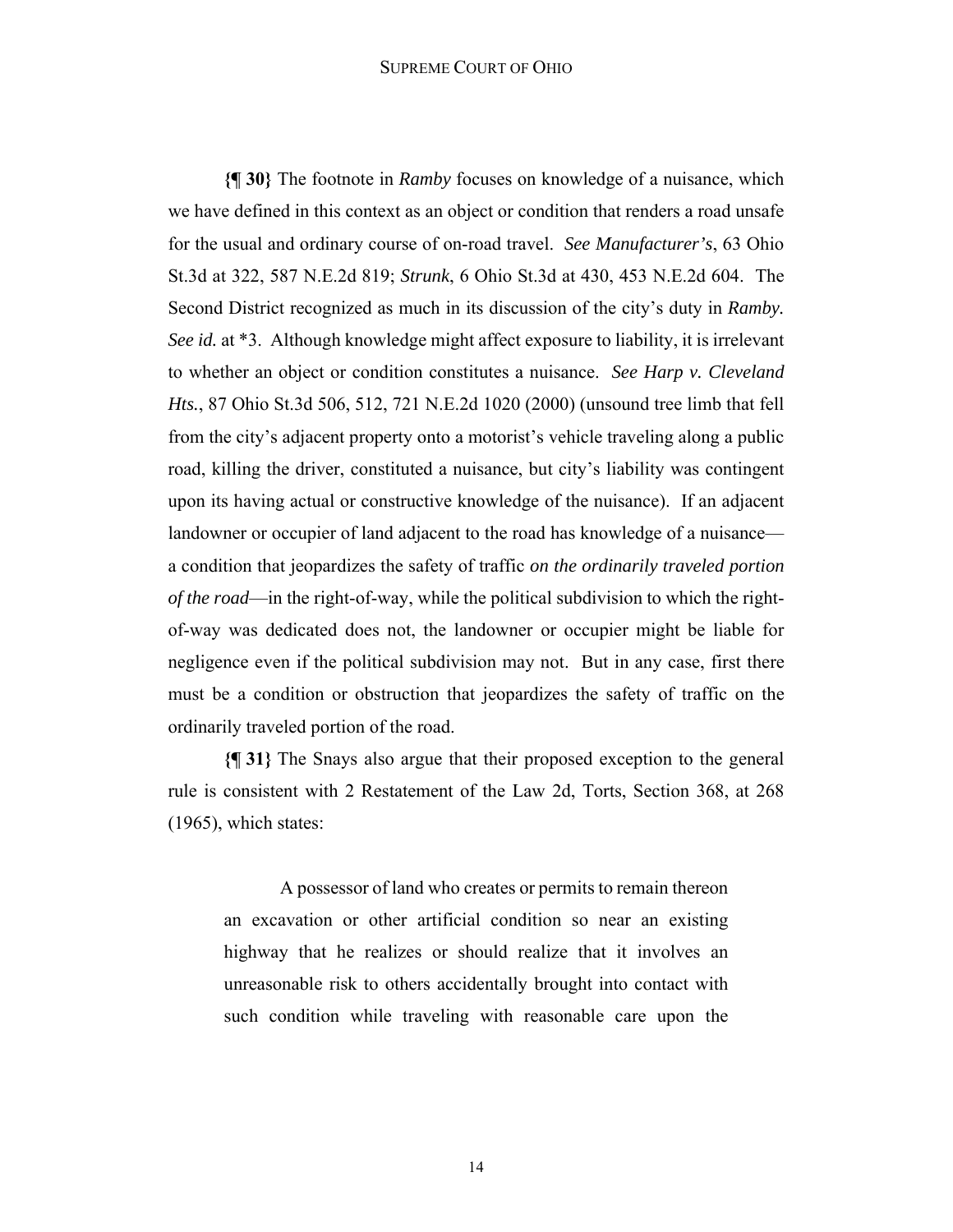highway, is subject to liability for physical harm thereby caused to persons who

(a) are traveling on the highway, or

(b) foreseeably deviate from it in the ordinary course of travel.

**{¶ 32}** This court has not previously adopted that Restatement section, and we decline to do so now, in part because we do not read Section 368 as imposing a duty on the Burrs under the facts of this case.

**{¶ 33}** Section 368 refers to a landowner's or occupier's knowledge that an artificial condition "involves an unreasonable risk to others accidentally brought into contact with [it] *while traveling with reasonable care upon the highway*." (Emphasis added.) *Id.* As we have already determined, the Burrs' mailbox did not involve a risk of harm to ordinary travel on Young Road.

**{¶ 34}** Comment e to Section 368 states that to the extent the Restatement section protects motorists who leave the regularly traveled portion of the road, it applies only "to those who *reasonably and expectably* deviate from the highway and enter upon the abutting land *in the ordinary course of travel*." (Emphasis added.) Section 368 distinguishes between deviations "which are normal incidents of travel and those which are not." *Id.* at Comment g*.* Many courts that have adopted Section 368 have rejected the notion that a negligent deviation from the regularly traveled portion of a road is a normal incident of travel that must be foreseen and guarded against. *See, e.g., Bergen v. Texas-New Mexico Power Co.*, 130 S.W.3d 379, 381 (Tex.App.2004) (deviation from the road following a tire blowout was not in the ordinary course of travel); *Soares ex rel. Estate of Soares v. George A. Tomasso Constr. Corp.*, 66 Conn.App. 466, 469-474, 784 A.2d 1041 (2001) (drunk driver's deviation from the road was not in the ordinary course of travel); *McAllen v. De La Garza*, 898 S.W.2d 809, 809-812 (Tex.1995) (intoxicated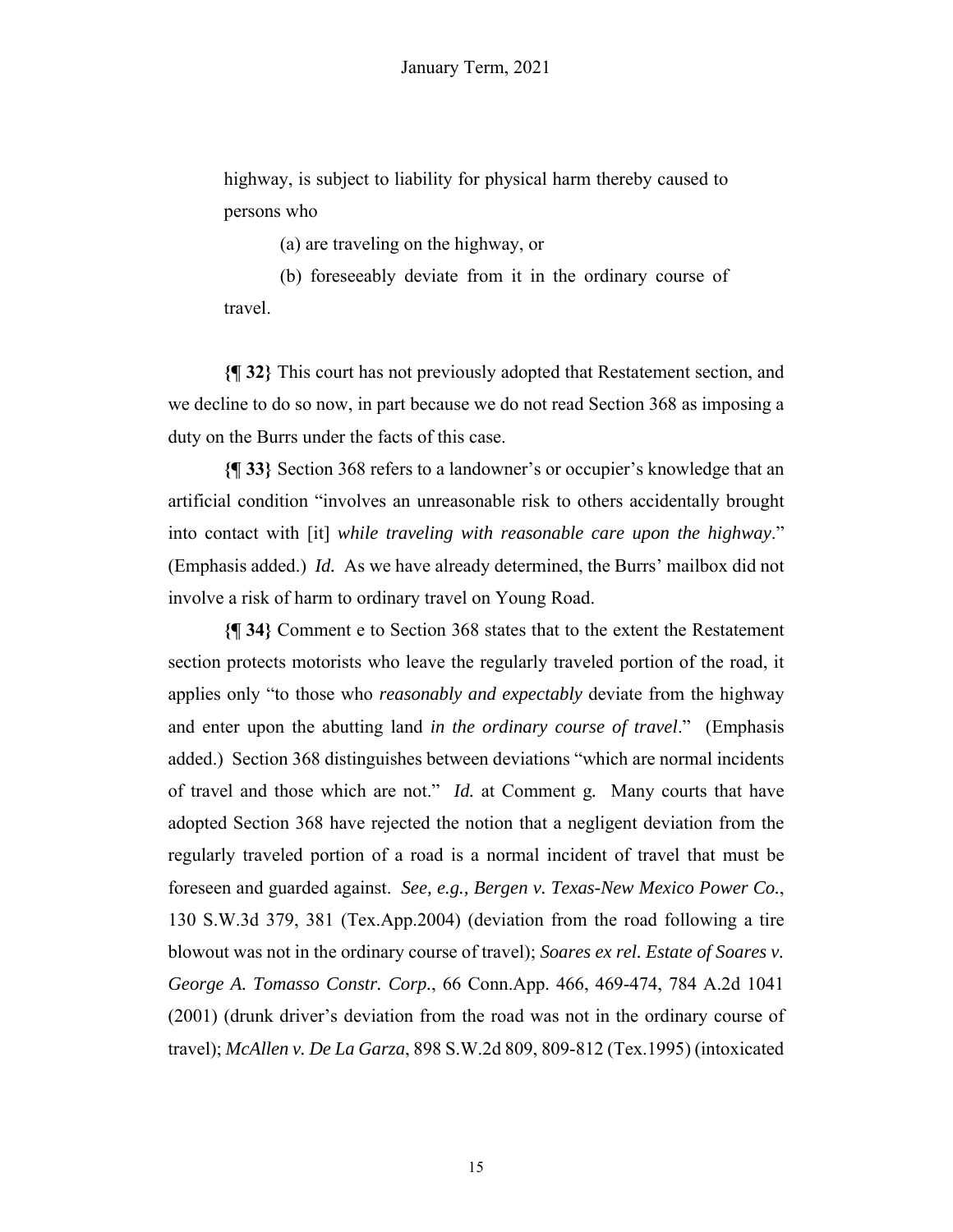driver who fell asleep and veered off the road "was not travelling with reasonable care upon the highway nor was his deviation in the ordinary course of travel"); *Kavanaugh v. Midwest Club, Inc.*, 164 Ill.App.3d 213, 517 N.E.2d 656 (1987) (no duty owed to driver who deviated from the highway during an epileptic seizure and drove into a retention pond). In *Kavenaugh*, the court stated that for a duty to attach, there must be "facts that demonstrate that the condition of the roadway is such that a vehicle is likely to deviate from it in the ordinary course of travel and come in contact with the artificial condition." *Id.* at 218.

**{¶ 35}** The Sixth District's opinion in *Swaisgood v. Puder*, 6th Dist. Erie No. E-06-033, 2007-Ohio-307, offers an example of a deviation from the regularly traveled portion of a road that was part of the ordinary course of travel. There, a tractor-trailer collided with an off-road utility pole located at an intersection adjacent to a truck stop. The Sixth District acknowledged that a utility company may not place its poles within a right-of-way in a manner that will unreasonably interfere with the public's reasonable and ordinary use of the road for travel. *Id.* at ¶ 19. The plaintiff in *Swaisgood* presented expert testimony that the lack of effective clearance for large vehicles (like those that regularly used the truck stop) forced those vehicles to either encroach into adjacent lanes of traffic or to travel on the unpaved area of the right-of-way where the utility pole was located. *Id.* at ¶ 22- 23. The expert testified that the utility pole, although located off the road itself, was " 'within the area that large vehicles would typically travel.' " *Id.* at ¶ 23. In reversing the trial court's entry of summary judgment in favor of the utility company, the court of appeals held that the utility pole was located in the unpaved path "regularly traversed by non-errant vehicles." *Id.* at ¶ 23, 35.

**{¶ 36}** Unlike in *Swaisgood*, in this case there is no suggestion that the right-of-way beyond the paved portion of Young Road was typically used for ordinary travel on the road. To the contrary, Snay testified that he had traveled on Young Road without incident and without leaving the regularly traveled portion of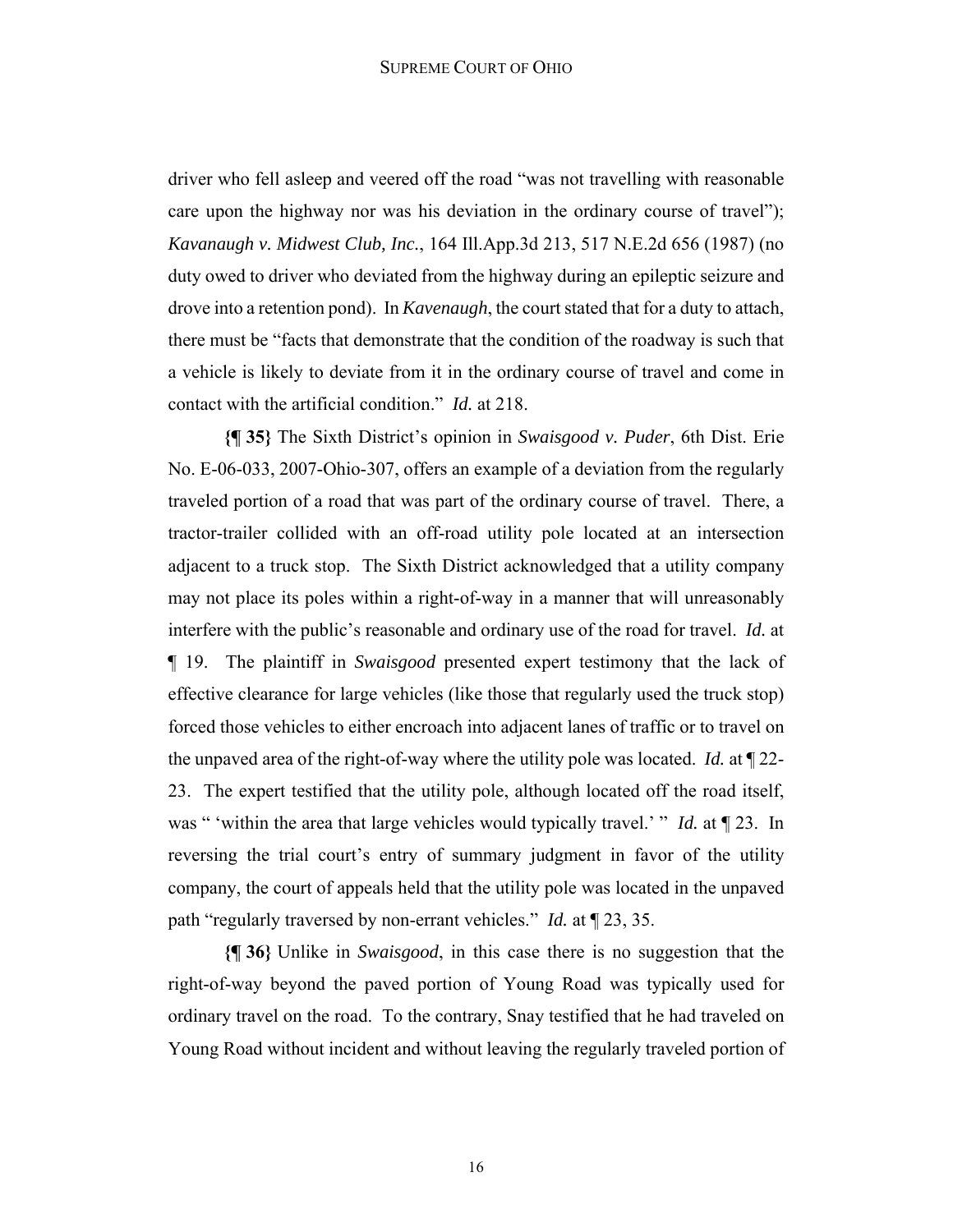the road on his route to and from work for five years. A vehicle traveling ordinarily and with due care on the road would not come in contact with the Burrs' mailbox.

**{¶ 37}** A deviation by a motorist who careens off the road after hitting a patch of black ice is neither expected nor a normal incident of travel. The motorist is responsible for keeping his vehicle under control and on the appropriate side of the road, regardless of weather conditions. *Oechsle v. Hart*, 12 Ohio St.2d 29, 34, 231 N.E.2d 306 (1967). "Skidding upon wet or icy roadway pavement," as Snay did here, "is a circumstance within the power of motorists to prevent." *Id.* And adjacent landowners, like the Burrs, are entitled to presume that motorists will observe the law and exercise ordinary care. *See Swoboda v. Brown*, 129 Ohio St. 512, 524, 196 N.E. 274 (1935).

**{¶ 38}** The Burrs' mailbox did not affect the safety of ordinary travel on the regularly traveled portion of Young Road. And Burr's knowledge that the mailbox's construction was inconsistent with nonbinding postal-service guidelines does not warrant a departure from the general rule that the duty to motorists owed by an adjacent landowner or an occupier of land adjacent to the road extends only to conditions in the right-of-way that render ordinary travel on the regularly traveled portion of the road unsafe. This is true even though there existed the possibility that a vehicle might negligently veer off the regularly traveled portion of the road and hit the mailbox.

# **III. Conclusion**

**{¶ 39}** Because the Burrs' mailbox did not present a hazard to ordinary travel on the regularly traveled portion of the road and because Snay's deviation from the regularly traveled portion of the road did not constitute a normal incident of ordinary travel, we conclude that the Burrs did not owe a duty of care to Snay with respect to their mailbox. And because there can be no liability in negligence without a duty of care, we affirm the judgment of the Sixth District Court of Appeals.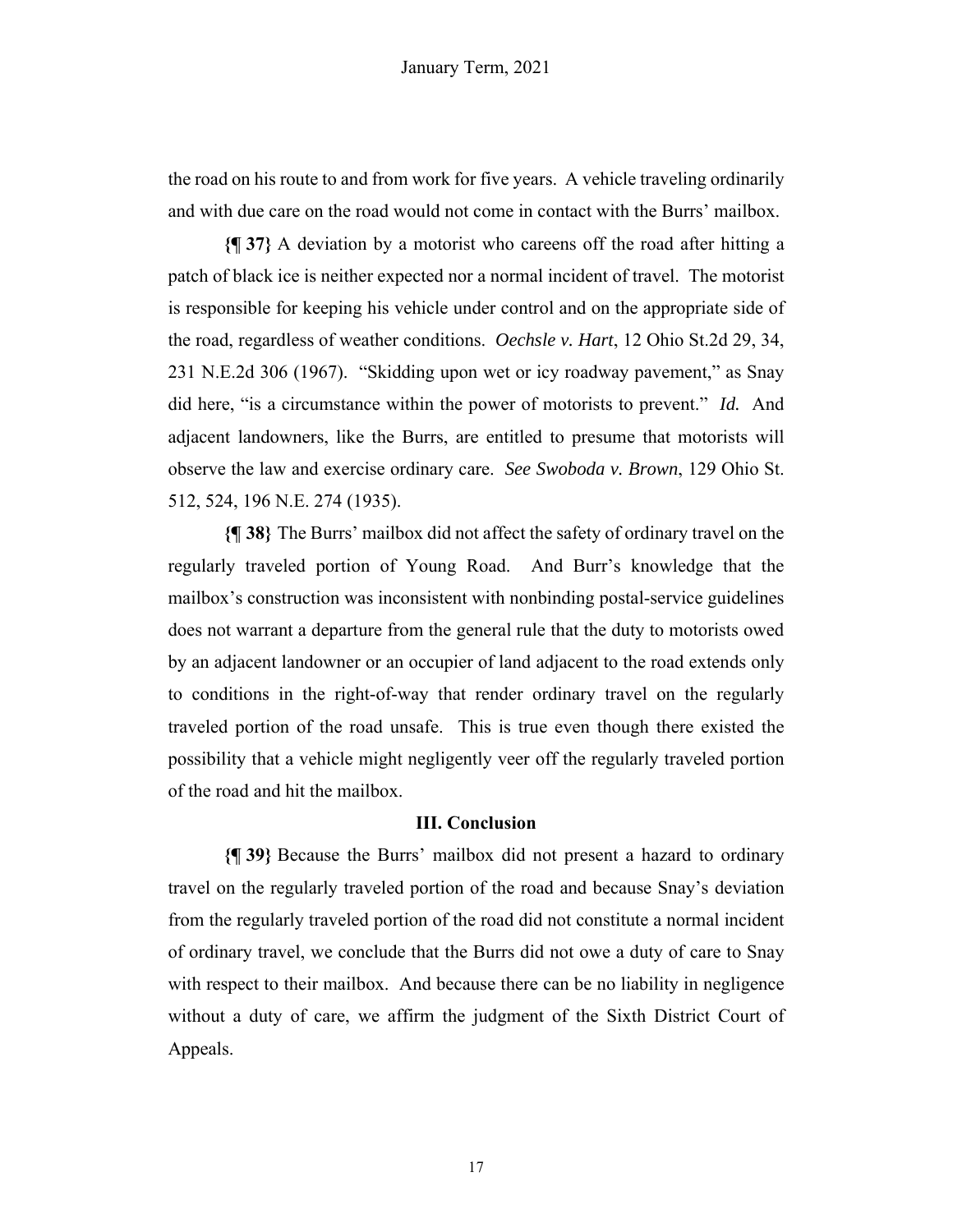Judgment affirmed.

KENNEDY, FISCHER, DEWINE, and STEWART, JJ., concur. DONNELLY, J., dissents, with an opinion joined by BRUNNER, J.

# **DONNELLY, J., dissenting.**

**{¶ 40}** This case was decided on summary judgment, which requires a showing "that there is no genuine issue as to any material fact and  $***$  that reasonable minds can come to but one conclusion and that conclusion is adverse to the party against whom the motion for summary judgment is made." Civ.R.  $56(C)$ ; *Harless v. Willis Day Warehousing Co*., 54 Ohio St.2d 64, 66, 375 N.E.2d 46 (1978). One aspect of deciding a case on summary judgment that has always concerned me is relevant here: the presence of a cogent, well-reasoned dissent. In this case, one of the three judges sitting on the court of appeals dissented. Doesn't that establish that reasonable minds cannot come to but one conclusion? And doesn't the mere existence of this dissent prove that reasonable minds cannot come to but one conclusion—especially if another justice joins it?

**{¶ 41}** In this tragic case, appellant Cletus Snay drove over a patch of ice, veered off the road, and struck a mailbox, which caused his pickup truck to flip. The injuries he suffered rendered him a quadriplegic. The issue before us is whether this accident and the resulting injuries were sufficiently foreseeable such that whether the landowner owed Snay a duty of care is a question for the jury.

**{¶ 42}** Appellee Matthew Burr constructed a mailbox in the right-of-way, which the majority opinion described as "land \*\*\* devoted to transportation purposes." Majority opinion, ¶ 6, fn 1. The supporting metal pipe for Burr's mailbox was eight inches in diameter; the guidelines that Burr obtained from his local post office recommend not exceeding two inches in diameter. This eightinch-diameter pipe was buried at least 36 inches deep; the guidelines recommend that the pipe be buried no more than 24 inches deep. Finally, Burr poured concrete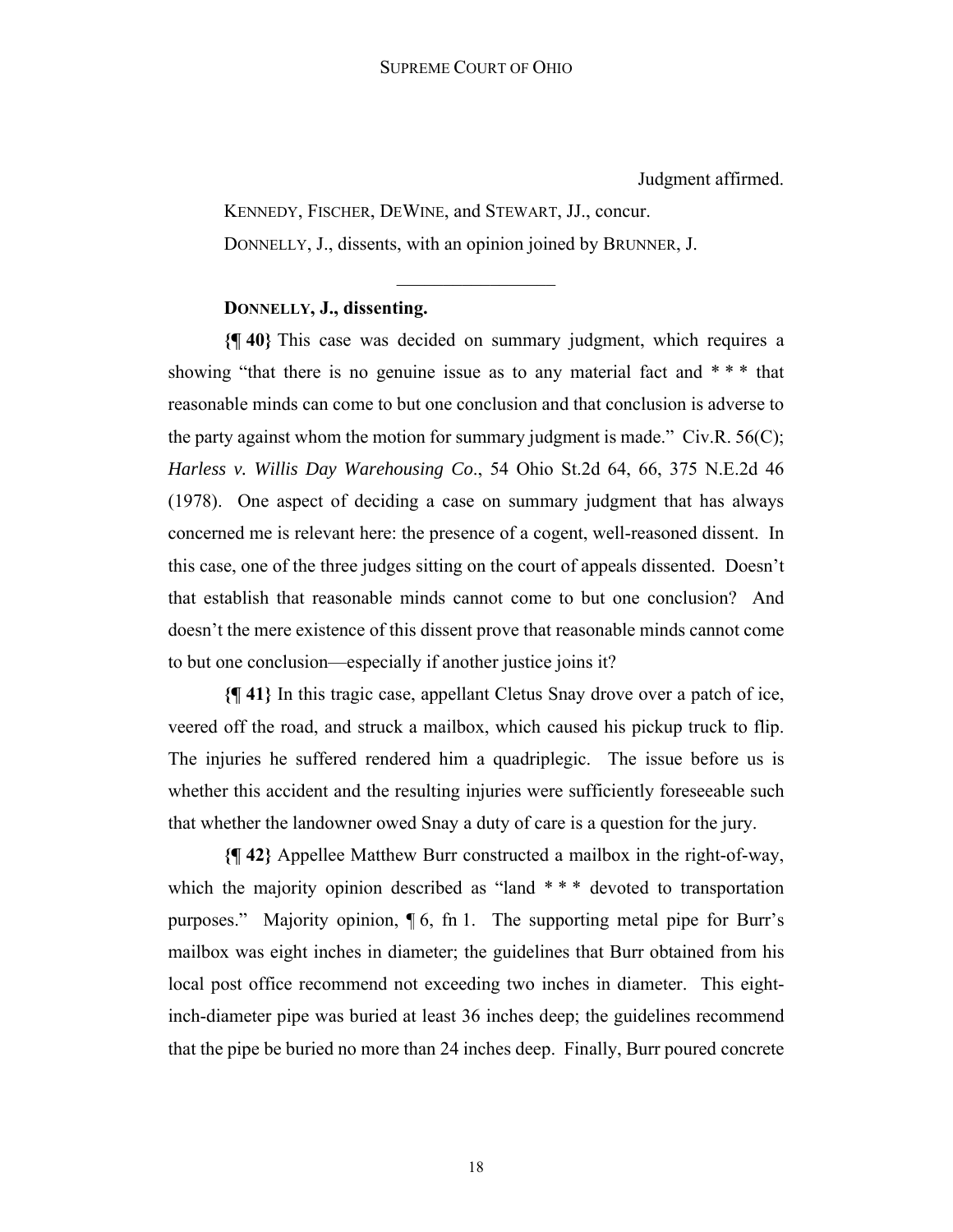mix into the area around the pipe "with the understanding that if it rained and the concrete mix was still good, it 'might set up' and hold the support in place 'a little stiffer.' " *Id.* at  $\P$  7, quoting Burr's testimony. In short, as the majority acknowledges, despite Burr's understanding that the guidelines "were likely intended to promote traffic safety," he intentionally exceeded the guidelines in an effort to "deter vandals." *Id.* at ¶ 7.

**{¶ 43}** The guidelines are designed to ensure that a mailbox will "lay over" when struck. By exceeding them, Burr constructed a mailbox so strong that when struck by Snay's pickup truck, the truck rolled over instead of the mailbox laying over. In my opinion, these facts could justify a jury's concluding that Burr owed a duty of care to Snay.

**{¶ 44}** The trial court, the court of appeals, and this court have concluded that Burr owed no duty to the Snays. Those conclusions are inconsistent with this court's holding in *Manufacturer's Natl. Bank of Detroit v. Erie Cty. Rd. Comm*., 63 Ohio St.3d 318, 587 N.E.2d 819 (1992). In that case, we stated that "[w]here an abutting landowner or occupier uses the highway right-of-way in a manner inconsistent with a highway purpose, and where such usage constitutes an unreasonable hazard to users of the highway, the landowner or occupier may be liable for damages proximately caused by the improper use of the right-of-way." *Id.* at paragraph two of the syllabus*.* The court was unanimous with regard to the duty of landowners and occupiers to the users of highways, and the only concern raised by a justice who dissented in part related to how the holding might affect the liability of political subdivisions. *Id.* at 324 (Moyer, C.J., concurring in part and dissenting in part). *Manufacturer's* clearly stands for the proposition that landowners can be held to owe a duty of care to motorists based on creating an "unreasonable" hazard in the right-of-way.

**{¶ 45}** It does not take great imagination to see how the facts of this case could give rise to a duty of care on the part of Burr. He is the abutting landowner.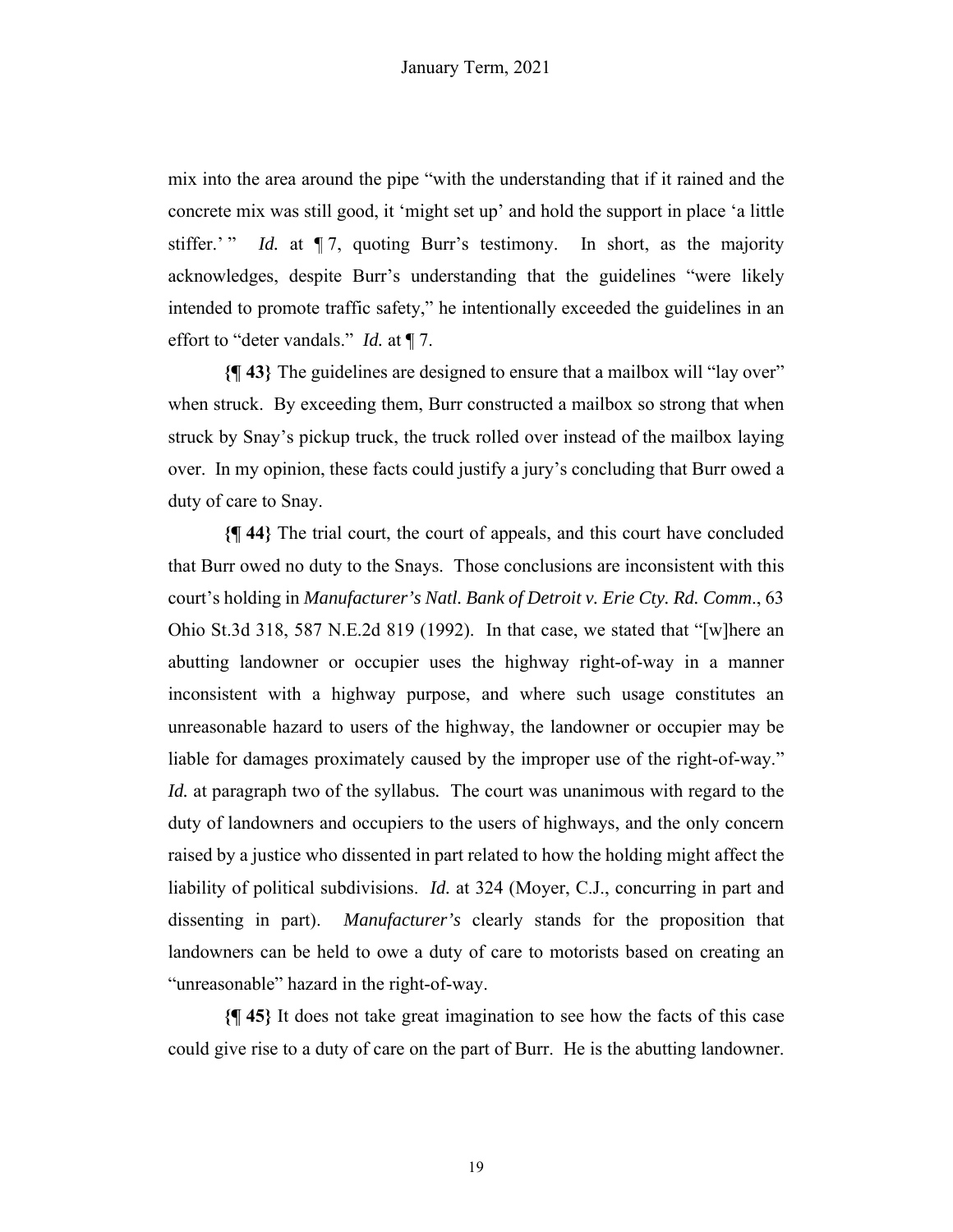He constructed a mailbox in the right-of-way, which could be deemed inconsistent with a highway purpose. The mailbox he constructed was essentially an immovable object designed to deter vandals. His purpose in constructing the mailbox was not related to transportation and could be deemed an improper use of the right-of-way. An immovable object in the right-of-way could be deemed an unreasonable hazard.

**{¶ 46}** It is quite clear that Burr did not build an ordinary mailbox: he consciously constructed a mini fortress to protect his mailbox. The Snays essentially argue that after doing so, Burr is not entitled to assert that the mailbox's causing harm was unforeseeable and therefore he owes no duty to the public. I agree. The intentional construction of an immovable object in the right-of-way raises an issue of foreseeability. For this reason alone, summary judgment was improper.

**{¶ 47}** Moreover, the Snays presented testimony from an accident reconstructionist that the mailbox caused Snay's truck to roll over and that an ordinary, unreinforced mailbox would not have done so. Burr presented evidence that his mailbox did not cause the truck to roll over. This contested fact should be resolved by a jury.

**{¶ 48}** Finally, the public policy of this state that relates to foreseeability and whether a duty of care is owed ought not to condone the construction of virtually indestructible mailboxes in the right-of-way. I am concerned that some might read the majority opinion as sanctioning the construction of mailboxes that are even stronger and more likely to cause harm than Burr's, without regard to foreseeable consequences. That slippery slope may result in death the next time a driver inadvertently veers off the road and strikes an intentionally indestructible mailbox.

**{¶ 49}** The Snays may or may not be able to prove their case, but they should have the opportunity to try. There are issues of material fact that are

20